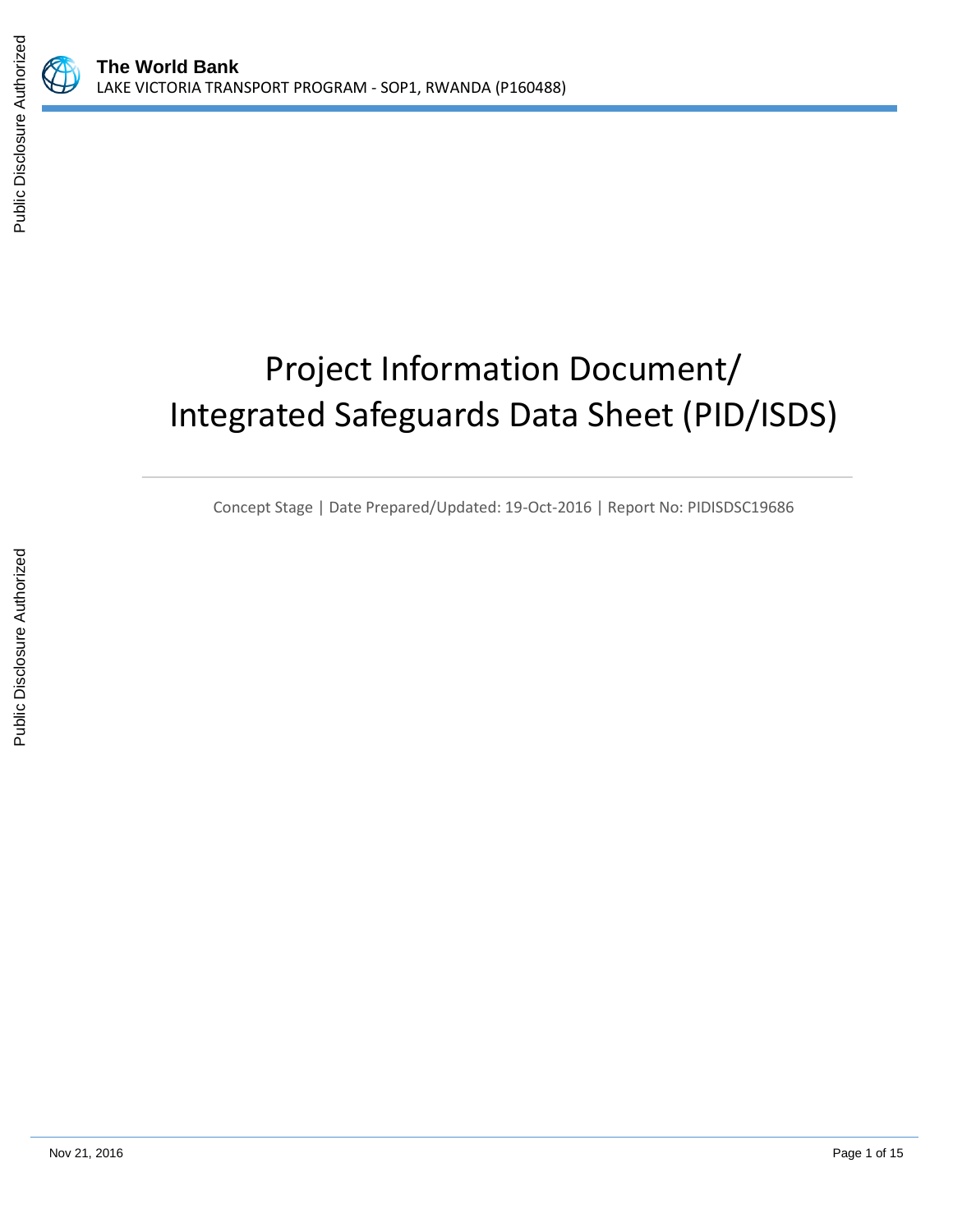

## **BASIC INFORMATION**

#### **A. Basic Project Data**

| Country                             | Project ID                               | Parent Project ID (if any)                             | Project Name                                                             |
|-------------------------------------|------------------------------------------|--------------------------------------------------------|--------------------------------------------------------------------------|
| Eastern Africa                      | P160488                                  |                                                        | <b>LAKE VICTORIA</b><br>TRANSPORT PROGRAM<br>- SOP1, RWANDA<br>(P160488) |
| Region                              | <b>Estimated Appraisal Date</b>          | <b>Estimated Board Date</b>                            | Practice Area (Lead)                                                     |
| AFRICA                              | Feb 13, 2017                             | May 25, 2017                                           | Transport & ICT                                                          |
| Lending Instrument                  | Borrower(s)                              | <b>Implementing Agency</b>                             |                                                                          |
| <b>Investment Project Financing</b> | Ministry of Finance and                  | Ministry of                                            |                                                                          |
|                                     | Economic Planning, Republic<br>of Rwanda | Infrastructure, Rwanda<br><b>Transport Development</b> |                                                                          |
|                                     |                                          | Authority (RTDA)                                       |                                                                          |

#### **Financing (in USD Million)**

| <b>Financing Source</b>                     | Amount                         |
|---------------------------------------------|--------------------------------|
| International Development Association (IDA) | 160.00                         |
| <b>Total Project Cost</b>                   | 160.00                         |
| <b>Environmental Assessment Category</b>    | <b>Concept Review Decision</b> |

B-Partial Assessment Track II-The review did authorize the preparation to continue

Other Decision (as needed)

Type here to enter text

## **B. Introduction and Context**

#### Country Context

Regional trade can be an important source of growth and poverty reduction. The East Africa region is highly diverse with considerable potential for significant gains from deeper integration. The countries of the region include Kenya, with its manufacturing and service industries, as well as Uganda, Rwanda, Burundi, and Tanzania, all of which have untapped agricultural potential and natural resources, and a labor endowment that is trained, relatively inexpensive and well-positioned to compete globally. Within the region, just the catchment area of Lake Victoria (defined by areas within 100 km from the Lake) holds a population of around 35 million people, and generates an approximate Gross Domestic Product (GDP) of some US\$ 30 billion, or around 40 percent of the total GDP from all the East Africa Community Countries. Agriculture remains crucial for inclusive growth, contributing to 20-30 percent of GDP and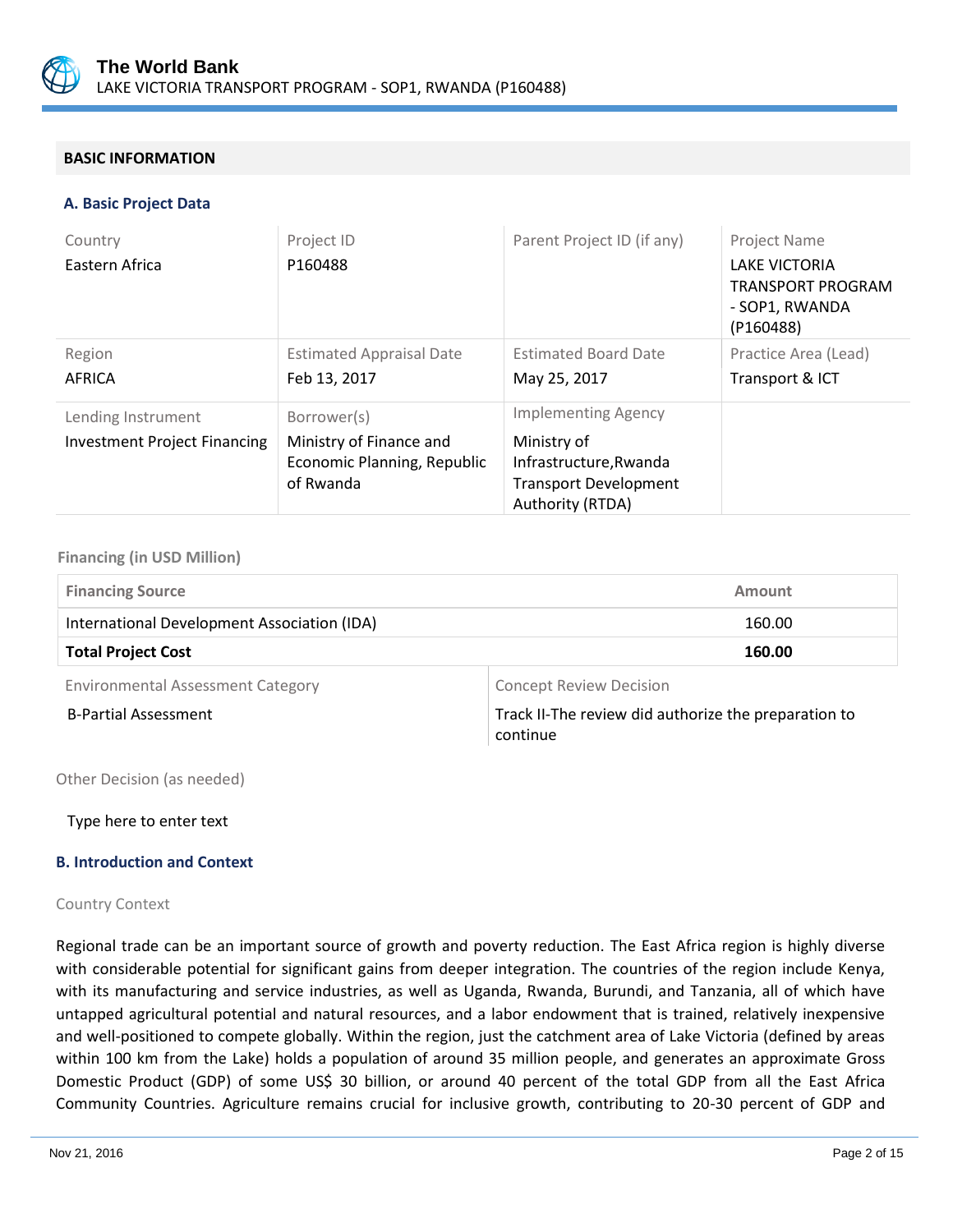

employing 60-70 percent of the total regional workforce. From an agro-climatic point of view, the lake region is estimated to have a theoretical potential maximum of US\$63 billion of agricultural production per annum, assuming no constraints on land use. However, the region currently produces only US\$4.8 billion of agricultural commodities per annum, accounting for a significant share of total agricultural production in Kenya, Tanzania and Uganda. Despite this significant potential, the EAC countries face a number of common problems. They each represent a small disparate market, poorly connected, and collectively remote from both the more mature markets of Europe, America and Japan, and the emerging markets of China, India, Indonesia and Brazil.

Rwanda has achieved remarkable development successes over the last decade, reflected by high growth rates, rapid poverty reduction and, since 2005, reduced inequality, but regional connectivity remains a challenge. Despite impressive economic growth, averaging at 6.9 percent in 2015, the global growth forecast was revised down by 0.4 percent to 2.4 percent for 2015, and by 0.4 percent to 2.9 percent for 2016. Rwanda is still amongst the poorest countries in the World. With the GDP per capita of US\$638 (2016), the national poverty head count was high at 45 percent in 2010. For rural areas, it was higher at 49 percent and lower in urban areas at 22 percent. Considering that 72 percent of population reside in rural areas and rely on subsistence farming, Rwanda is committed to bringing about structural changes in rural areas. Agriculture remains an important sector in Rwanda, employing about three-quarters of the total employment and generating about 33 percent of GDP. The overall decline in poverty can be attributed to subtle diversification of economic activity away from over-reliance on the farm, to nonfarm household enterprises.

In Rwanda, poor infrastructure and trade facilitation costs are often identified as a critical constraint by business operators. For a landlocked country like Rwanda, high transport costs are crucial. About 60 percent of the firms in Rwanda rely on imports for inputs and/or supplies, and they were found to wait for 15 days for their imports to be cleared at customs (BEEP 2011). The current trade and transport costs and time are a significant burden of the economy. It costs US\$4,990 per 20-foot container to import goods, and it takes 27-31 days. Both are unfavorably compared with Tanzania, a regional gateway country (US\$1,615 and 26 days, respectively in 2014).<sup>1</sup> The cost of each additional day of delay is estimated to be as much as US\$200-400, adding to high transport costs.2 Firms may miss business opportunities because of unanticipated shipment delays, be prepared to bear extra inventory costs as well as additional days of inventory of main inputs, which compares unfavorably to non-landlocked neighboring countries. Improving regional connectivity is thus a key priority for Rwanda. Dar es Salaam is about 1,500 km from Kigali, the transport cost is estimated at US\$96.1 per ton, and it takes 19 hours and half. Passing through Rwanda, Ngoma-Nyanza road is a key import/export gateway and an important section of the Central Corridor, which links the port of Dar Es Salaam in Tanzania with the Eastern and Southern Provinces of Rwanda, Burundi and South Kivu of the Democratic Republic of Congo (DRC) via Kayonza ‐ Rusumo National Road.

The Government of Rwanda (GoR) has shown clear commitment to address development challenges with policies and strategies for economic and social transformation that would promote growth with shared prosperity. In particular, the GoR has assigned fundamental importance to the development of the economic infrastructure of the country, and

 $\overline{a}$ 

<sup>&</sup>lt;sup>1</sup> Latest available figures in the World Bank Doing Business data are for 2014.

<sup>2</sup> Arvis, et al. (2010). *The Cost of Being Landlocked: Logistics Costs and Supply Chain Reliability*. World Bank.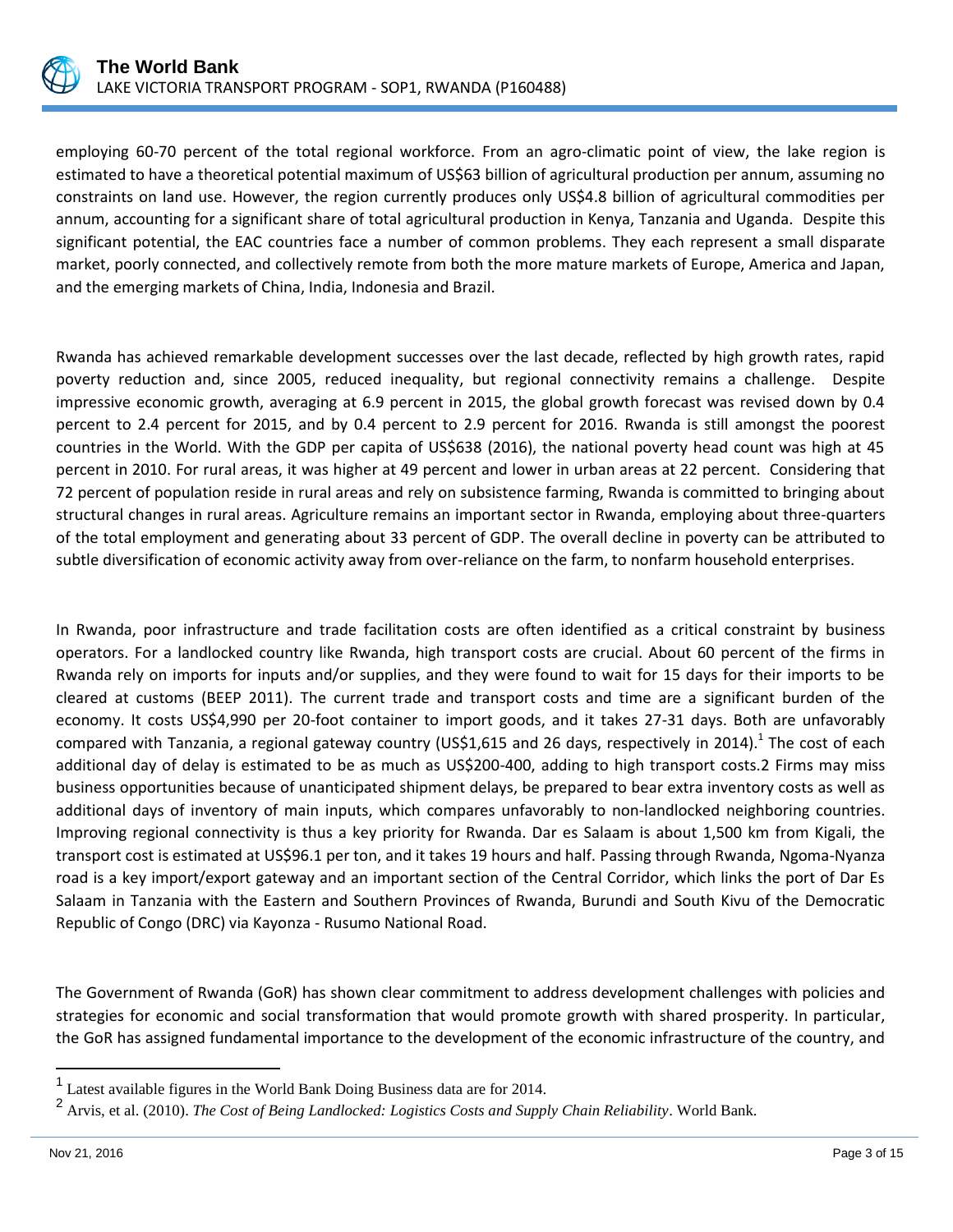

in particular to road transportation. The Vision 2020 sets out the Government's goal to promote Rwanda to middle income status. In order to achieve the long-term goals, the GoR has formulated a medium term strategy, EDPRS 2, covering the period 2013 to 2018. EDPRS 2 has four strategic themes: (i) economic transformation; (ii) rural development; (iii) productivity and youth employment; and (iv) accountable governance. The development of the road infrastructure constitutes one of the economic development strategies for the reduction of poverty and for stimulating social-economic growth: facilitating access to domestic/international markets and ensuring favorable conditions for provision and distribution of imported products within the country, it increases internal production and, in general, economic welfare.

The proposed Lake Victoria Transport Program (LVTP), SOP1 in Rwanda (Ngoma-Nyanza road section) is among the priority roads identified under the poverty reduction strategy for Rwanda EDPRS II under which the government plans to upgrade about 830km of national roads by 2018. The Ngoma-Nyanza road section, when upgraded, will play a key role in the regional EAC network, by shortening the distance (about 70 km) traversed by all transit traffic from Tanzania (Rusumo border) passing into Burundi and Eastern DRC in the South, and improve the connectivity between Southern Rwanda and the hinterland of Lakev Victoria. It will promote the socio-economic development of the area, by improving the road infrastructure, favoring the public transport, opening a new door to tourism, and, being an importexport corridor, promoting large scale agricultural development. The regional significance of this road section was also underlined by its inclusion as a priority project within the Lake Victoria Transport Program in the final report from the Integrated Corridor Development Initiative in the EAC countries, prepared jointly with the EAC Secretariat, which was endorsed at the 3rd EAC Heads of State Retreat held in Nairobi in November 2014.

## Sectoral and Institutional Context

Transport infrastructure in Rwanda is comprised of: (a) Road transport – with a relatively well developed road network, which remains the main form of passenger and goods transportation, corresponding to a road density of 0.53 km/sq km, (b) Air transport - with one international airport and six aerodromes spread across the country, and (c) water transport - limited mainly to Lake Kivu. Rwanda does not have a rail transportation system at the moment. Compared to its neighbors, Rwanda has the highest transport costs estimated at 40% of value of imports or exports; these costs are about 12% and 36% in Kenya and Uganda respectively.

Rwanda has a well-established road network comprising about 30,000 km of classified and unclassified roads. About 14,400 km is classified, and consists of 2,749 km of National Roads and 3,848 km and about 7,800 km of District Class 1 and 2 Roads, respectively. Out of these, only 1,250 km of national and 58 km of district roads are paved. Intensive road rehabilitation works focused primarily on national roads over the last decade, and Rwanda has achieved a notable success in maintaining the national network.

Rwanda places considerable priority on establishing and strengthening the institutions in the transport sector to ensure that they meet their mandate in an effective and efficient manner. The transport sector is under the responsibility of the Ministry of Infrastructure (MININFRA), which aims to enhance quality, sustainability, efficiency and effectiveness of infrastructure facilities in the country. The Rwanda Transport Development Agency (RTDA) was established as an independent agency to oversee the transport sector infrastructure in 2010. RTDA is currently mandated with management of 6,500km of national and district classified road network with 1,250km paved roads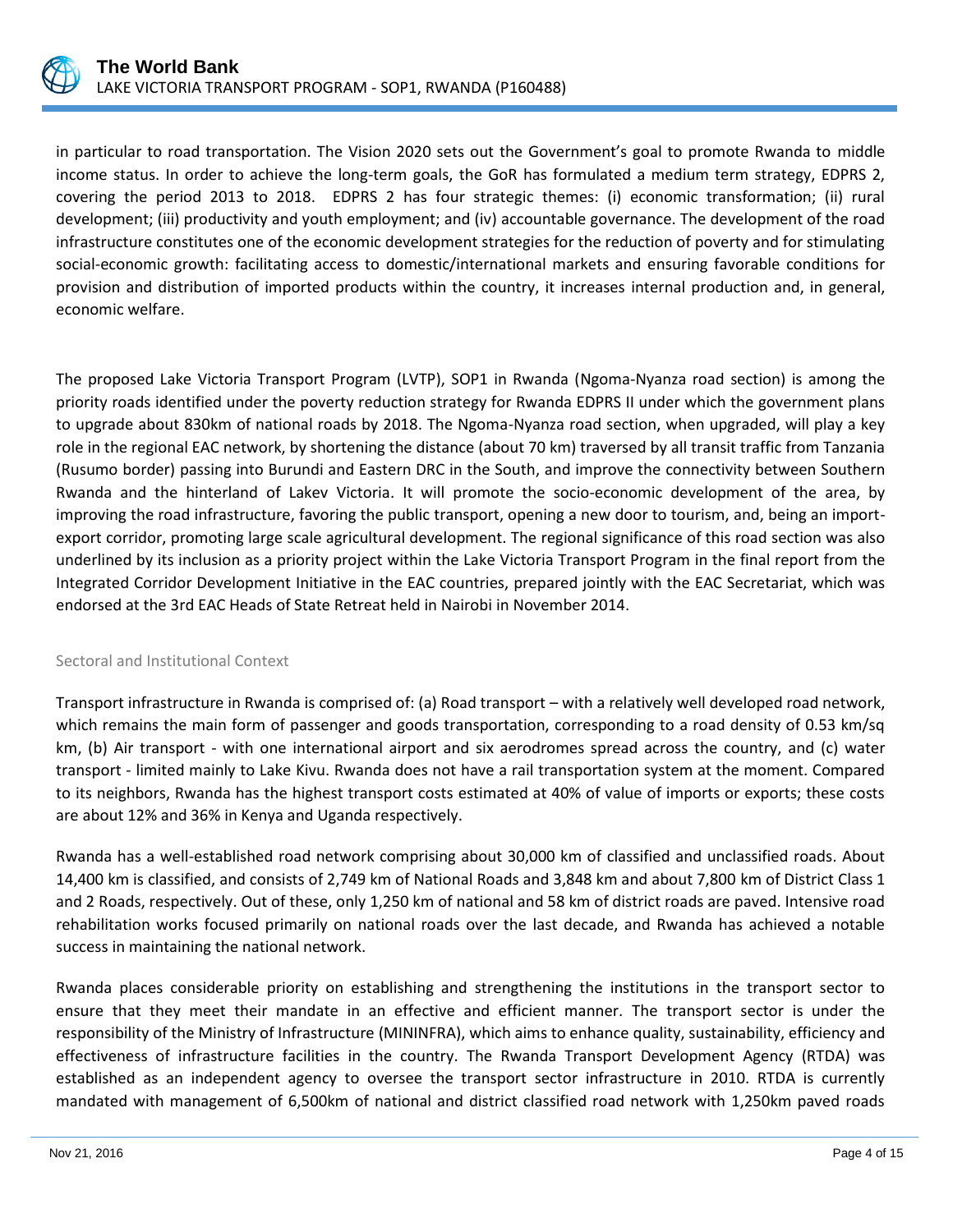

and rising with approximately USD 100 million government only resource budget. It has a staffing strength of 97 with technical staff at 63. Rwanda has successfully maintained its road network through enacting a functional and independent Road Maintenance Fund (RMF) since 2003 having a current revenue of 35 billion RWF. RMF is covering 100% of the paved roads and 70% of classified unpaved roads using revenue sources that range from fuel levies and transit fees collected from traffic passing through Rwanda's borders.

In addition to the management and upgrading of the physical infrastructure, there are several other initiatives relating to safety and sustainability in the road transport sector. However, road safety, axle load control and integrated border management (IBM) deserve closer attention. There are 8-axle load stations at entry points in Rwanda which are nonoperational at this time for various reasons including lack of appropriate computer software. RTDA and the National Police have the mandate of checking and enforcing axle load control, however, do not have sufficient means both in regulation nor operational equipment. RTDA have commissioned a consultant to make recommendations to improve/implement effective axle load regulation, and the draft report was provided to the Bank team. Equally, the faster movement of goods and people at the border crossings can be facilitated by improving border management at the One Stop Border Posts (OSBP). Both reforms are necessary to facilitate trade on the regional transport network.

#### Relationship to CPF

The Lake Victoria Transport Program (LVTP) supports the Bank's twin goals of reducing extreme poverty and enhancing shared prosperity, as it facilitates economic growth, trade facilitation and access to jobs, in the hinterland of Lake Victoria. The revitalization of inland water and road transport on and around Lake Victoria in a sustainable manner will help to reduce transport costs and improve access, both for the communities living around the Lake, and the other Landlocked Developing Countries (LLDC) of the region and the key maritime gateways. The provision of the second access to the sea for many of these LLDCs will not only lead to lower costs, but also improve the resilience of the transport system.

The LVTP and SOP1 in Rwanda are supported by the recommendations of the Africa Infrastructure Country Diagnostic (AICD) and the World Bank's Africa Strategy. AICD highlights that Africa's infrastructure networks increasingly lag behind those of other developing countries and are characterized by missing regional links and limited access. It notes that regional integration can contribute significantly to reducing infrastructure costs, by allowing countries to capture scale economies and manage regional public goods effectively. The Africa Strategy advocates regional integration and regional solutions. It notes that many of Africa's challenges can best be addressed through cooperation and integration at the regional level. Such an approach offers the prospect of larger scale and lower unit costs in the provision of key infrastructure; more efficient risk-sharing mechanisms; bigger and more competitive markets; and enhanced regulatory coherence, effectiveness, and credibility.

The proposed LVTP program and SOP1 project in Rwanda are also consistent with the Regional Integration Assistance Strategy (RIAS) for sub-Saharan Africa. The RIAS focuses on the creation of open, unified, regional economic spaces, as a means of creating an enabling environment to foster a competitive and efficient private sector in Africa. The proposed program and the SOP1 project in Rwanda directly support three pillars of this strategy: (a) development of regional infrastructure to improve cross-border interconnectivity, by developing an integrated, efficient, cost-effective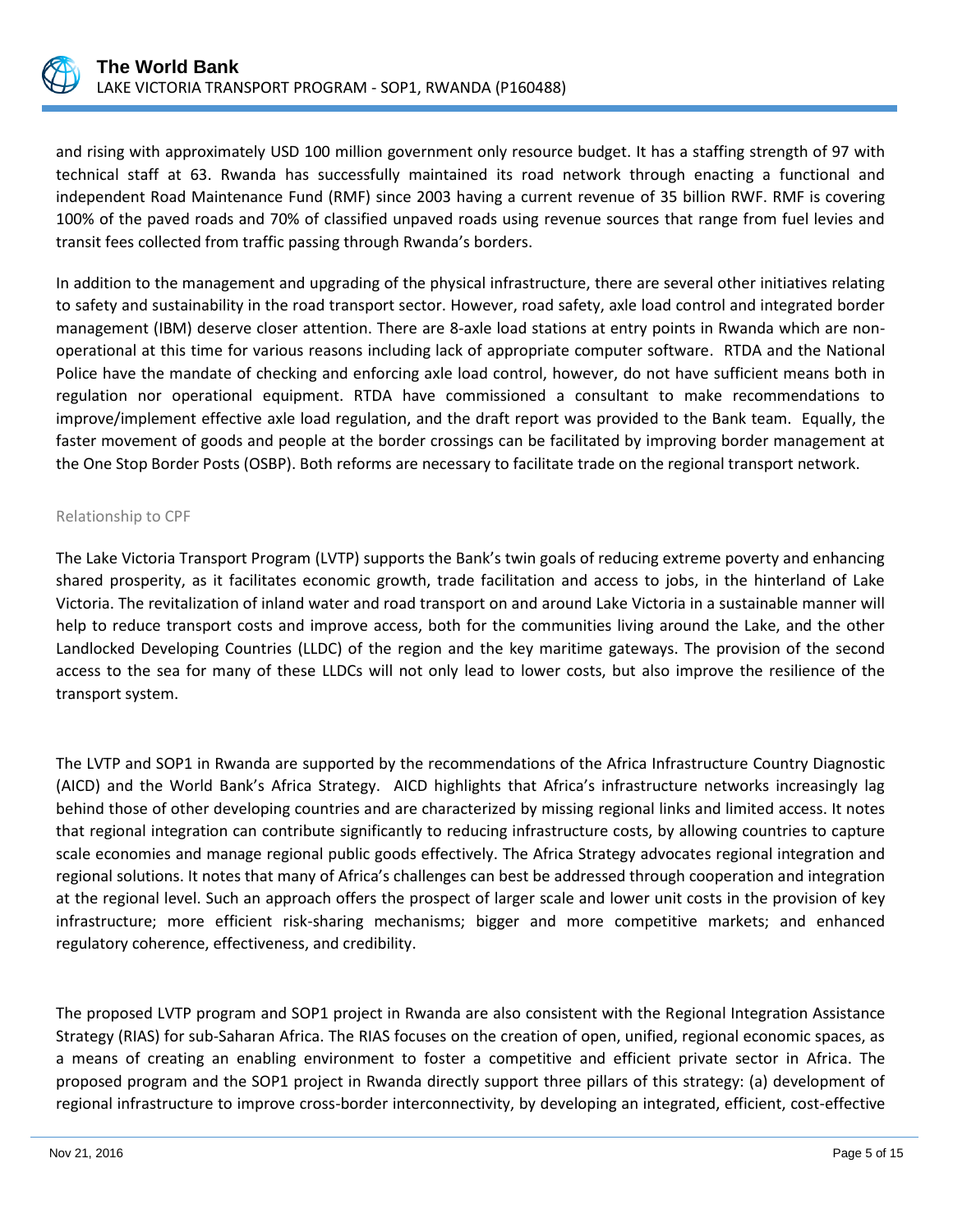

and adequate transport system for economic growth and trade facilitation; (b) institutional cooperation and economic integration, by focusing on strengthening the corridor management and monitoring institution; and (c) coordinated interventions to provide regional public goods.

The objectives of this project are in line with the country's long term vision articulated in the Rwanda Vision 2020 to become a lower middle income economy by 2020. Improved rural roads condition and connectivity to market centers is aligned with objectives under the new Country Partnership Strategy (CPS: FY14-18) as well as the Country Assistant Strategy (CAS: 2009 to 2013) for Rwanda in which improved access to and quality of infrastructure services is highlighted as one of the key pillars. Improved road access is considered to be a critical factor to raise agriculture production and increase commercialization, which is the core objective of the new CPS, aiming to contribute to EDPRS objectives of raising growth and creating jobs, through promoting commercialization of agriculture by increasing access to markets and improving the delivery of extension services. Improvement of road conditions and road maintenance will also contribute to social protection, by promoting public works. The project is highly relevant and directly linked to the Bank's twin goals of reducing extreme poverty and enhancing shared prosperity.

## **C. Proposed Development Objective(s)**

The program development objective has been identified as the following: to facilitate the sustainable movement of goods and people across Lake Victoria, whilst strengthening the institutional framework for navigation and maritime safety.

The project development objective for SOP1 has been identified as the following: to contribute to the efficient and safe movement of goods and people along the regional corridor from the border crossing at Rusumo to the border crossing at Nemba, together with improvements to asset management and road safety in Rwanda.

## Key Results (From PCN)

Progress towards the attainment of the Project Development Objective for SOP1 in Rwanda will be assessed through the following outcome indicators (which are considered provisional at this stage):

- a) X% (to be confirmed) reduction in commercial traffic travel times (on road between Tanzania and DRC).
- b) X% (to be determined) reduction in fatal accidents (growth adjusted) along the corridor.
- c) Border efficiency enhanced (indicators tbd, e.g., measured as reduction in clearance time).
- d) Direct project beneficiaries, of which female.
- e) Road(s) in good and fair condition as a share of total classified roads network.
- f) Share of rural population with all season road access.
- g) Number of agricultural marketing centers connected by all season roads.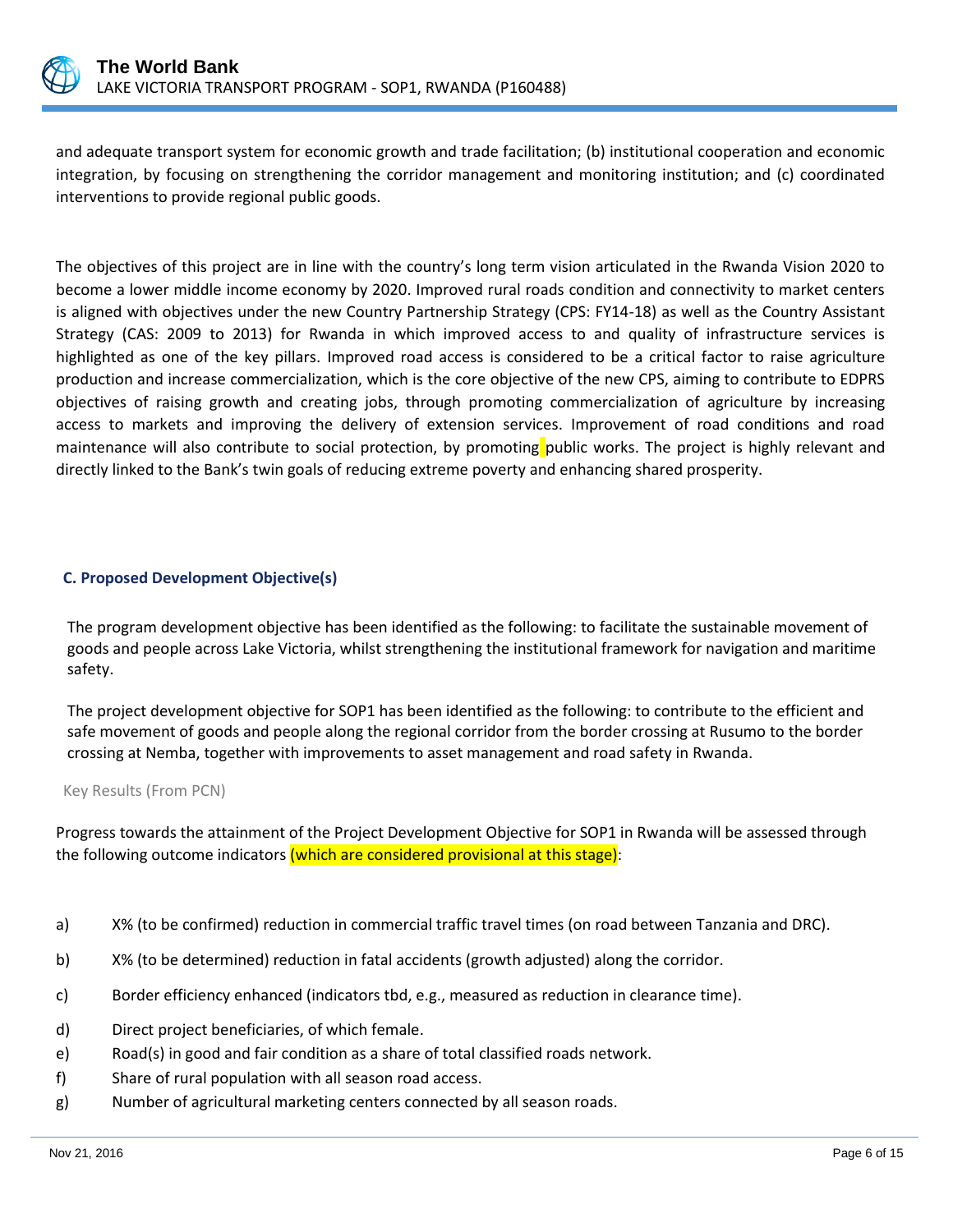

h) Road safety design/measures/audit; xx number of fatalities per 10,000 motor vehicles in 2020 for entire country).

- i) Climate resilience (sample of results indicators available on this topic to be consulted on).
- j) Gender policy for MININFRA developed.

## **D. Concept Description**

The proposed LVTP, SOP1, Rwanda (Ngoma-Nyanza road) represents the first project(s) to be prepared under the Integrated Corridor Development Initiative (the Intermodal Strategy) in the East Africa Community (EAC) countries, endorsed at the Third EAC Heads of State Retreat held in Nairobi, November 29-30, 2014. The Program will involve a Series of Projects (SOP), one per country, each using a blend of national IDA credit funds, IDA Scale-up financing (SUF), and regional IDA credit funds, depending on the eligibility of the specific components. The discrete projects are to be prepared in parallel, with SOP1 in Rwanda is scheduled for the first phase of the program, reflecting the advanced state of preparation in the country, but also the lengthy process to reach effectiveness. The remaining projects in Tanzania, and Uganda are intended to follow closely in sequence, readiness being the determining factor in which SOP is submitted first for approval to the Board of Executive Directors of the World Bank for their consideration.

The current trade volume of Rwanda through Tanzania is still much less than that via Uganda, despite geospatial advantage of the Central corridor since connectivity with Tanzania is less developed. In addition, all traffic from Tanzania has to go through Kigali, which is aggravating traffic congestion in the city. From the regional transit point of view, the Project is expected to contribute to facilitating efficient freight movements among Tanzania, Rwanda, Burundi and DRC, while mitigating congestion at Kigali. Although much of the passenger traffic from and to Ngoma or Nyanza is associated with Kigali, the inter-city passenger demand among secondary cities in southern Rwanda could also be diverted. The proposed upgrading will largely promote the socio-economic development of the area, by improving the road infrastructure, favoring the public transport, opening a new door to tourism, and, being an importexport corridor, promoting large scale agricultural development. The proposed road will be an Import-Export corridor linking the Central Corridor to the Republic of Burundi and Democratic Republic of Congo through the Eastern and Southern Provinces of Rwanda. The current and future developments in the project zone will include the New Bugesera International Airport (situated approximately 25 km from the Nemba border with Burundi), the Bugesera Industrial Park, irrigation and development of 750Ha of marshland for agricultural activities (production of rice, etc), which will produce a significant amount of export crops.

Government of Rwanda (GoR) therefore intends to construct and upgrade Ngoma-Nyanza road in partnership with the World Bank and Japan International Cooperation Agency (JICA). The proposed Ngoma – Nyanza road sections have a length of 119.2km that starts from the junction in Ngoma District situated on the Kigali-Rusumo main trunk road (National Road NR 3) and crosses Kicukiro-Nemba road (National Road NR 15) ending at the junction with Kigali-Akanyaru road (National Road NR 1) in Nyanza District (Annex 1: Map). The road passes through three districts in the Southern Province and Eastern province of Rwanda namely Nyanza, Bugesera and Ngoma. It also interlinks other parts of Rwanda with DRC and Tanzania through Rusizi and Rusumo borders respectively, and so creating expanded regional connectivity with the transport networks directly serving the Lake Victoria region and the East African sea ports.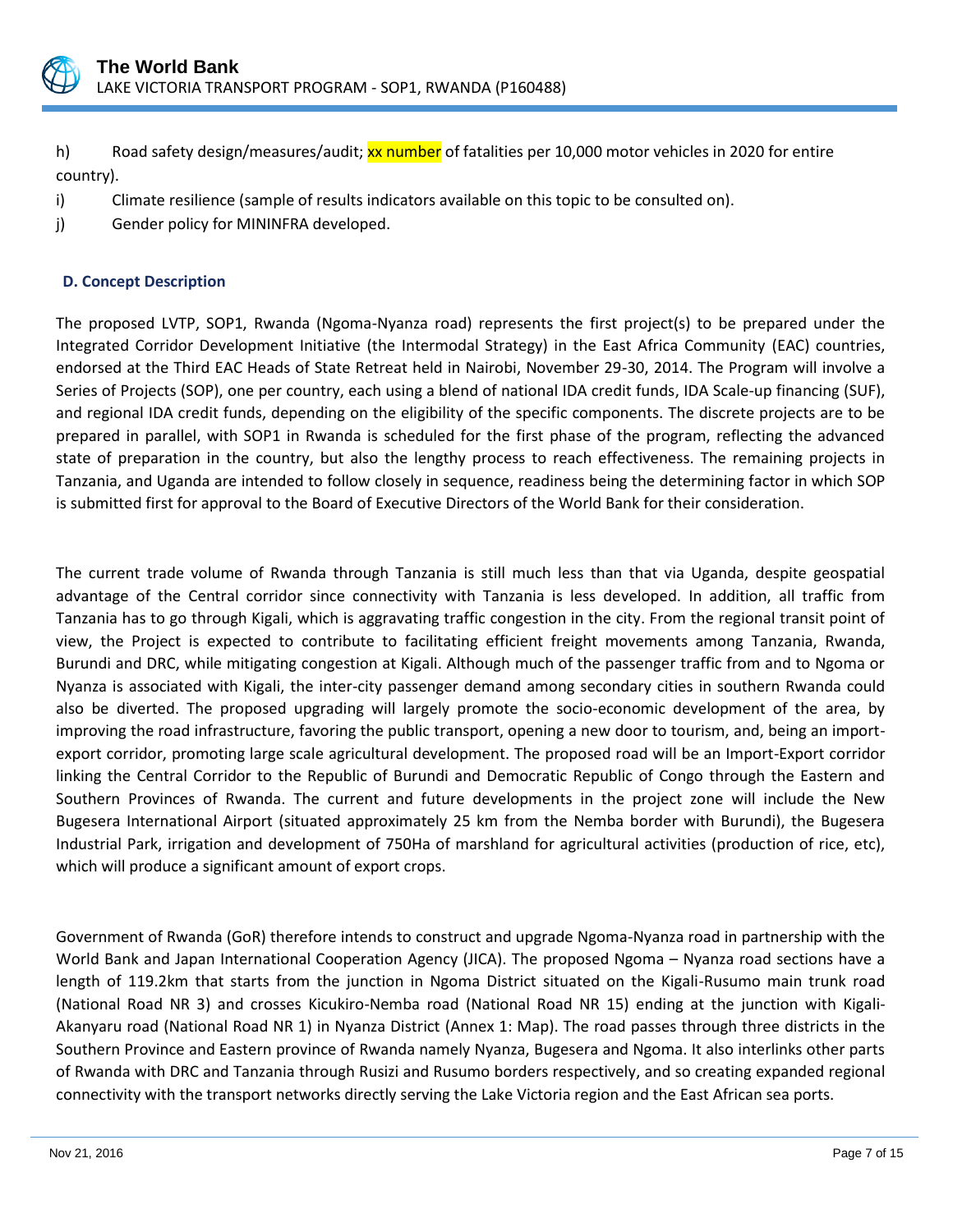

The existing road is currently an unpaved gravel/dirt road with variable widths. It is muddy in rainy season and has deep concavities due to steady erosion. Drainage is non-existent and slopes are covered with bushes. The government plans to upgrade the proposed road using the Design and Build Contracting (DBM). The DBM arrangement will be based on the existing engineering design for the entire 119.2km length divided into two lots. The first lot covers a section of about 63 km long and the second about 67 km long. In order to meet the expected (existing, induced and diverted) traffic, the Ngoma – Nyanza road will be upgraded to 50 mm of AC (Asphalt Concrete) with a design speed of 80 km/h on 7.0 m width of carriage way as per National Road Standards.

The proposed components, the constituent activities and provisional costs for SOP1 in Rwanda is provided below:

**Component 1: Improving the physical infrastructure (US\$ 135 million)**. The first component comprises the necessary civil works for the upgrading of the of the Ngoma-Nyanza road (119.2km) including drainage structures, and other necessary complementary infrastructure for corridor management such as; road safety, axle load control stations, rest areas, and highway patrol offices to be included as part of the detailed project design and delivered through the Output and Performance-based Road Contracting (OPRC) approach. The detailed breakdown of the activities and cost will be available at Appraisal.

## *(i) The improvement of the primary infrastructure*

a. OPRC for civil works of 119.2km road length which would cover the construction period, and a defined period of maintenance (5 years) after construction is completed.

## *(ii) The improvement of complementary infrastructure*

- a. Premises for Corridor Management Group through OPRC civil works contract
- b. ICT optic fibre cable tbd for separate or part of the OPRC for road
- c. Any Others tbd

**Component 2: Improving the institutional infrastructure and implementation assistance (US\$ 25 million)**. This component will provide support to strengthen and harmonize the institutional framework to ensure safe and efficient operation of private and public transport including cargo and transit traffic, and capacity building and assistance to support implementation of the Project:

## *(i)The improvement of the institutional framework*

## a. Governance in Transport Sector

i. Technical assistance to RTDA to study and build upon the institutional review and sector strategic plans for transport sector in Rwanda viz updating of the Transport Master Plan;

ii. Technical assistance for capacity building of the RTDA to improve management of the classified road network using asset management approach including bridge inspection and assessment.

iii. Technical assistance to prepare National Crash database and Road Safety Manual and implementation support iv. Technical assistance to review and update of the Axle Load Study; calibration of the existing Axle Load Equipment and operationalization of the existing Axle Load Stations and harmonized EAC Axle load regime.

v. Technical Assistance to MININFRA for developing a Gender Mainstreaming strategy for Transport Sector. It will start with the development of a diagnostic of key plans, programs, policies, actions, norms and regulations to identify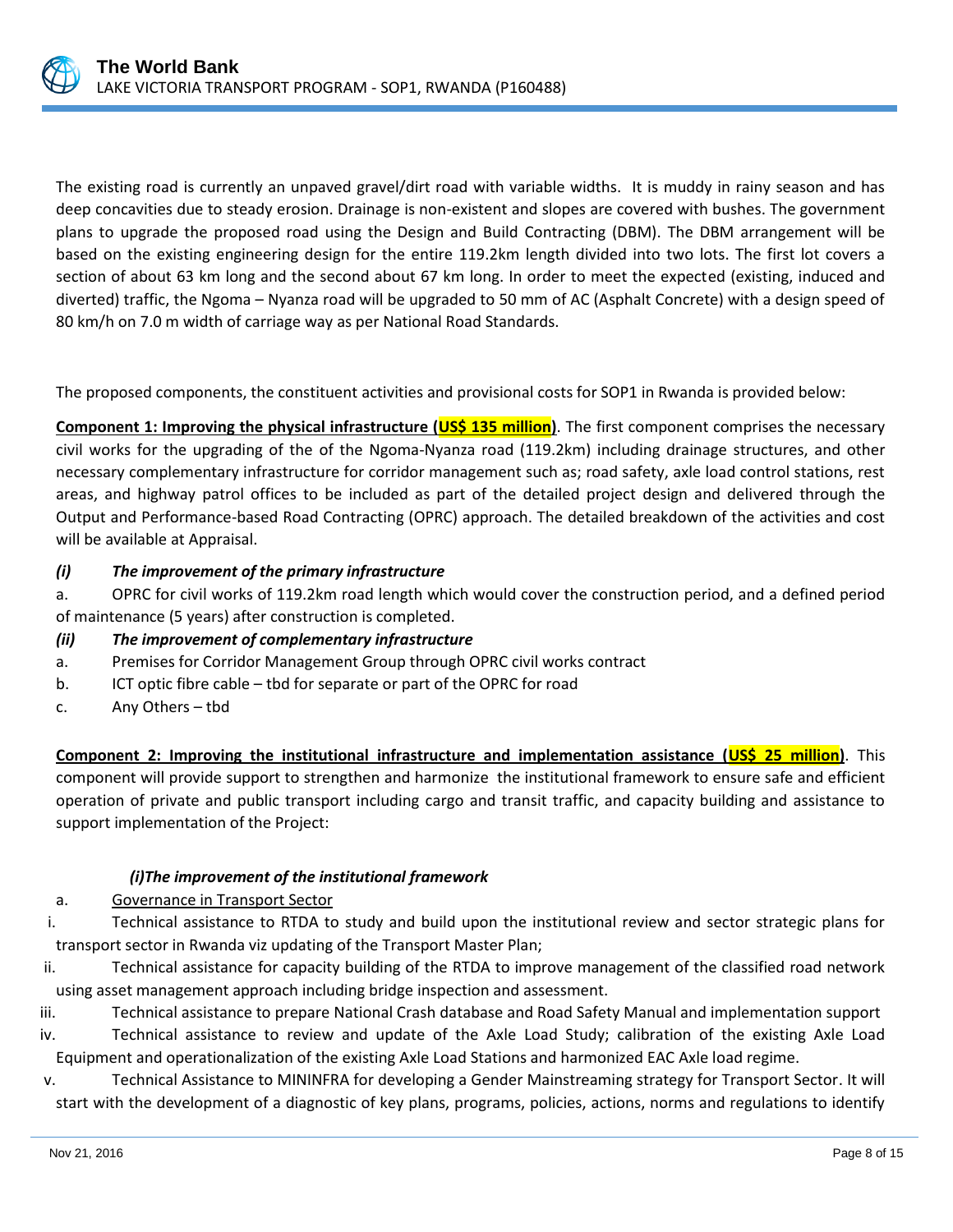

gender gaps. From this diagnostic, guidelines will be developed to identify key entry points to mainstream gender in transport, which can be translated into a proper Program to mainstream gender into the transport sector.

b. Sustainability of Road Infrastructure – Technical assistance to the Road Maintenance Fund (RMF) to develop revenue generation strategies and oversight for sustainable maintenance of the physical infrastructure.

c. Integrated Border Management (IBM) - Technical assistance to support the introduction of IBM, together with any related goods/infrastructure. Currently, good progress had been made on shared border facilities, and the concept of integration is well understood, although it still needs to be better internalized at local and national levels.

## *(ii) Implementation assistance*

i. Technical assistance for monitoring (supervision) of the OPRC civil works including review and approval of OPRC Design and ESIA/RAP updates and implementation support to RTDA

- ii. Technical assistance and training to RTDA in planning and design, procurement, project and contract management, project financial management (PFM), and post project evaluation.
- iii. Technical Assistance for baseline surveys and monitoring and evaluation of the project activities.
- iv. Technical assistance to RTDA and Districts on social and environmental safeguards monitoring.
- v. Technical assistance and training to RTDA to build capacity in technical, social, safeguards, and financial audits.
- vi. Support to procurement of necessary goods/ infrastructure in support of the above
- vii. ICT Technical assistance to support implementation of the ICT activities and related goods/infrastructure

**Financing:** The LVTP will involve the provision of an IDA grant to both of the regional bodies to facilitate the management of the program, and the harmonization of the institutional framework. The total LVTP program is envisaged to amount to some US\$605 million, excluding the IDA grant, split between the three countries in the following manner: (i) Rwanda US\$160 million for a key regional access road (ii) Uganda US\$100 million; and (iii) Tanzania US\$75 million for the lake infrastructure, and US\$270 million for the railway.

The proposed project cost for SOP1 is about US\$180 million of which about US\$160 million would be the contribution from the Bank. The anticipated lending for the first phase will include an IDA Credit of US\$160 million from IDA Scale-Up Facility (SUF). JICA has expressed interest to provide parallel financing of US\$60 million towards the project and will cover the first 60km from Ngoma.

During preparations further discussions will be made with the GoR on their contribution towards the upgrading and maintenance works. The engagement of JICA will also be discussed with both the government and JICA during the preparation mission scheduled for October 2016.

## **Citizen Engagement Mechanism:**

In the past two decades, the main lesson that Rwanda has learned as a post conflict country is that sustainable progress can only be built on a strong leadership where leaders and citizens have a shared vision of the upcoming development projects. In particular for the project of upgrading Ngoma–Nyanza (130km) road, RTDA organized from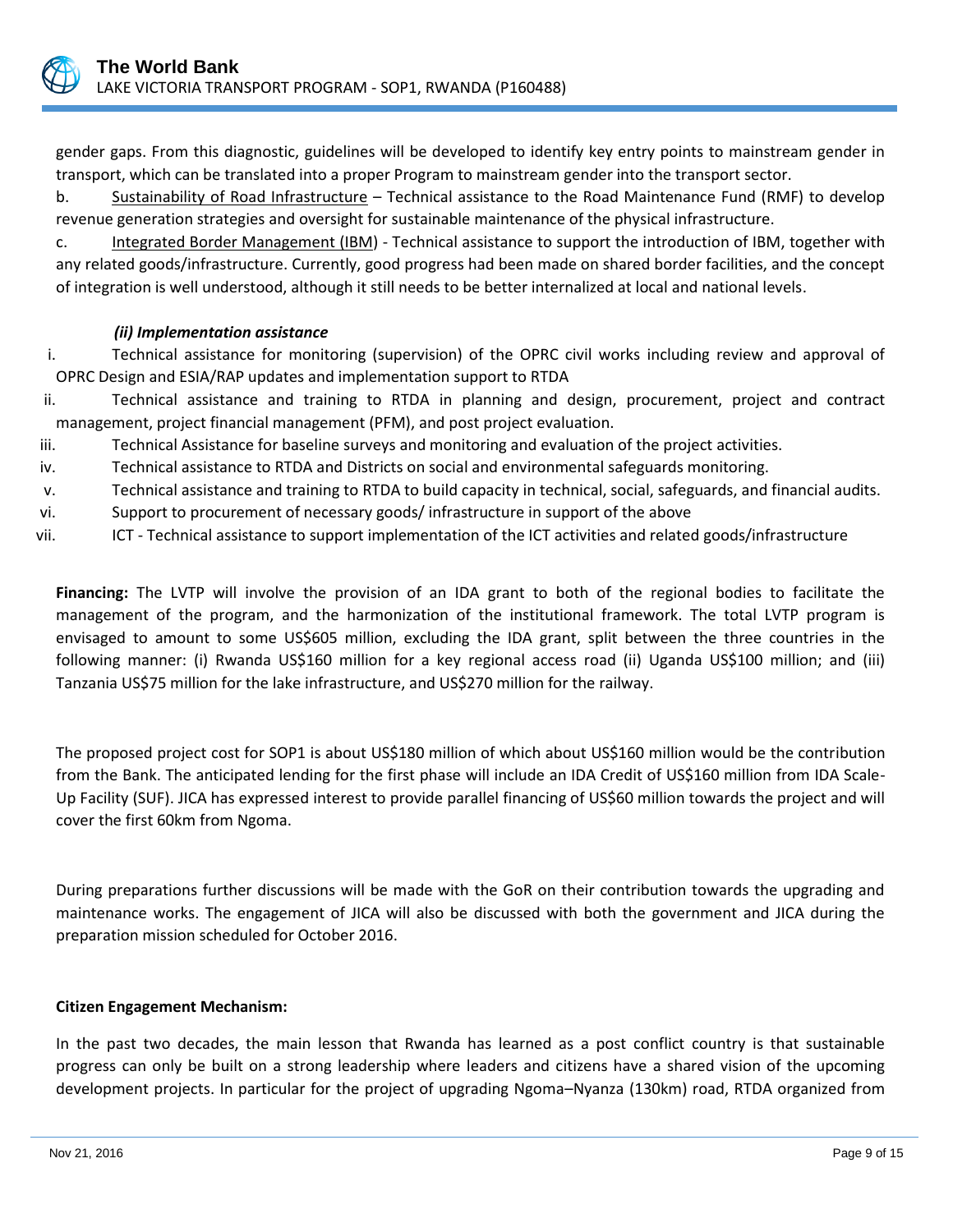

August 9-11, 2016 a public and stakeholders' consultation to collect their views and concern on the project and hear their proposals to remedy any adverse impact to their socio-economic activities. Participants were briefed on the project Ngoma-Nyanza and opinion leaders were given opportunity to express their views and concerns on the project. All concerns and recommendations were focused on the expropriation, access roads to public places, bypasses in busy areas and ancillary facilities of the road (trucks parking, markets, access roads, water points, etc.).This consultation exercise was conducted in three Districts namely Bugesera, Ngoma, and Nyanza, which are crossed by the road project with the support of local authorities and it was done as part of the Environmental and Social Impact Assessment (ESIA) study including a Resettlement Action Plan (RAP). The same exercises will continue during preparation, implementation and evaluation stage of the projects.

## **Road safety:**

Rwanda is currently implementing the Road Safety Strategy including an Action Plan that was developed in 2014 as part of consulting services to conduct a Road Safety Audit for the Rwanda Road Network that was financed by the World Bank through the Transport Sector Development Project. The action plan includes a package of road safety remedial actions – such as, the application of relatively low-cost engineering solutions and the consultant recommended for Rwanda to set a measurable road safety target in terms of the number of fatalities per 10,000 motor vehicles. This statistic was in 2014 estimated in the range of 50-55 fatalities per 10,000 motor vehicles (including traffic victims dying in hospitals), and a (realistic) strategic target could be to bring this figure down to 25 fatalities per 10,000 motor vehicles in 2025. An intermediate target figure for 2020 could be set at 40 fatalities per 10,000 motor vehicles. The study suggests that the most vulnerable road users are pedestrians and bicyclists (7 out of 10 victims in fatal accidents) and recommends upgrading of the road network by adding pedestrian and cycling spaces where possible. Since 2015, all road-upgrading projects include provision of pedestrian and cycling spaces in urban zones or commercial centers.

#### **Gender Equality in Rwanda:**

Rwanda has made great progress in promoting gender equality, largely driven by strong Government commitment. Rwanda was ranked the second in the World according to the 2009 Social Watch Gender Equity Index, with only Sweden having a higher score. There is a Ministry for Gender and Family Promotion, a Gender Monitoring Office under the Office of the Prime Minister, a commitment to gender-based budgeting and in recent years there has been a strong emphasis on fighting gender-based violence. Women have the same rights to inherit land as men. Besides what is stipulated in the laws, it should be noted that every public entity is requested to have a gender budget that details plans of women empowerment precisely in the economic sector. The transport sector policy is inspired by the planning tools available in Rwanda, such as the Vision 2020, the Economic Development and second Poverty Reduction Strategy (EDPRS II), the National Investment Strategy and the Medium Term Expenditure Framework. This also takes into account transverse issues such as gender mainstreaming among others.

#### **Climate resilient road transport infrastructure in Rwanda:**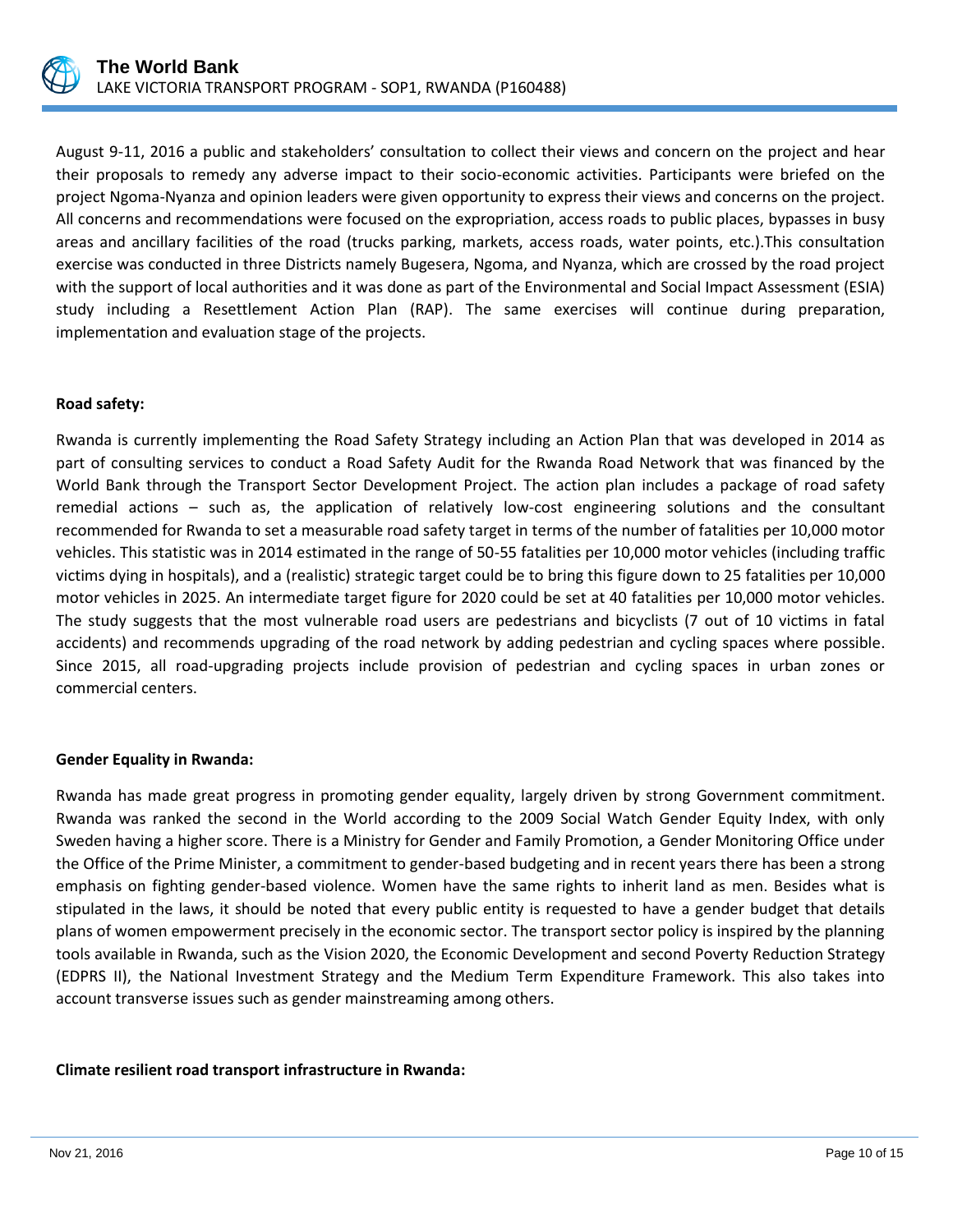

Rwanda will experience increased temperatures and changing rainfall patterns as a result of climate change. In the transport sector, both existing and future infrastructure is susceptible to damage. Increased temperature can increase pavement buckling and changing rainfall patterns can increase landslides, potholes and materials losses to the structures and cause road and bridge failures. To address these problems RTDA, with the financing of Nordic Development Fund (NDF) of €4,4million signed in April 2016, plans to acquire technical assistance to build the knowledge and develop technical and policy tools for the transport sector to integrate climate change as well as other natural disasters into all aspects of the transport life cycle. Opportunities will also be provided to pilot innovative approaches to reduce damages and prevent them from occurring. In addition, increased capacity by the transport sector to contribute to response and recovery efforts when disasters do occur will also improve risk management efforts in the country. Cross-cutting approaches to the component include: environment and social co-benefits and developing human resources through multiple channels. These approaches should ensure the sustainability and scaling-up of the results of the technical assistance. The NDF financing is linked to the Base-Nyagatare road upgrading project Phase I (Base-Rukomo) that is financed by the African Development Bank. Specifically, the outcomes of the Technical Assistance will include: (i) Improved tools and knowledge of road transport sector to integrate climate change adaptation and disaster risk management throughout the transport life-cycle, (ii) Physical works put in place to enhanced landslide protection in right-of-way areas prone to landslides and erosion while providing benefits to local populations and (iii) Increased involvement by transport sector experts in disaster risk management.

## **SAFEGUARDS**

## **A. Project location and salient physical characteristics relevant to the safeguard analysis (if known)**

The first in the SOP, it will include the construction of a 130 km road crossing the Eastern and the Southern Provinces of Rwanda – Ngoma-Nyanza road. This is an existing road, which will require upgrading along with other accompanying works, such as drainage and laying of the optic cable. The proposed activities will potentially trigger WB OP 4.01 – Environmental Assessment, OP 4.04 – Natural Habitats and OP 4.11 – Physical Cultural Resources. The policy on Natural Habitats may be relevant to the project, as the road crosses two wetlands which may require specific design and/or mitigation measures.

On social safeguards, the project interventions will trigger World Bank Operation Policy on Involuntary Resettlement OP 4.12 as the project will result to land acquisition and relocation of households. During the project identification mission, it was recommended to RTDA to prepare an ESIA and RAP for the project since the road is already existing and the proposed carriage way is well defined. The Environment and Social Impact Assessment, will also include management of vibration impacts, borrow pit management, as well as road safety training for schools in the road corridor, HIV/AIDS and sexual transmitted diseases, worksite health and safety, environmental management of construction sites, quarry sites and borrow pits, solid waste disposal, traffic management, access, road safety, labor camps/out of area workers, HIV/AIDS & other sexual transmitted diseases, child protection, gender equity, sexual harassment, crime management, labor rights, employment of community members, land, property and livelihood compensation, liability for loss of life and injury or damage to private property will have to be considered in the ESIA, among other mitigation measures.

Lot 1 of the project will be implemented through JICA financing. JICA safeguards policies refer to the World Bank safeguards policies, thus World Bank Safeguards Policies will apply also under Lot 1 throughout the project life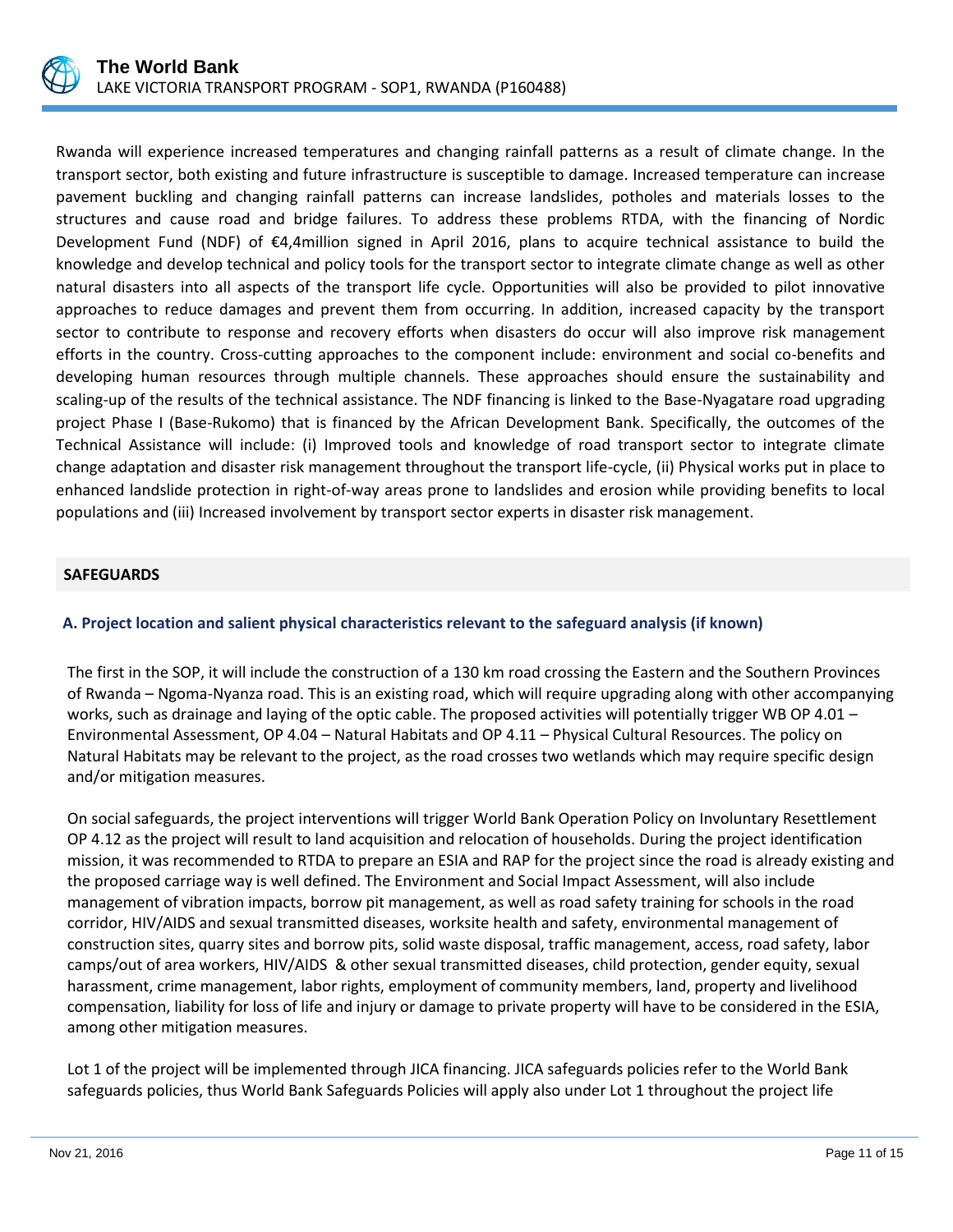

(preparation and implementation). JICA will come with parallel co-financing subject to World Bank safeguards requirements.

## **B. Borrower's Institutional Capacity for Safeguard Policies**

RTDA is the main implementing agency, and is currently implementing the Feeder Roads Project under the World Bank financing. An initial capacity assessment indicate that the agency has limited capacity for implementation of Bank safeguards. However, though the Agency has environmental and social safeguards officers allocated to the project. As part of capacity building, the team also has a benefit of collaborating with MINAGRI safeguards team which provides an opportunity for interagency learning.

The Districts already have positions of Environmental Officers working under the One Stop Centre. They however, do not have position of a social expert and will have to rely on RTDA or consulting services for social assessment and management needs.

LVTP includes an allocation for technical assistance, including safeguards capacity building, under Component 2.

The preparation of ESIA and RAP have integrated the social safeguards key Transport and ICT screening tool developed by the World Bank Transport and ICT GP.

## **C. Environmental and Social Safeguards Specialists on the Team**

Svetlana Khvostova, Lilian Wambui Kahindo

## **D. Policies that might apply**

| <b>Safeguard Policies</b>           | Triggered? | <b>Explanation (Optional)</b>                                                                                                                                                                                                                                                                                                                                                                                                                                                                                                                                                                                                                                                                                                                                                                                                                                                                                                                                                                          |
|-------------------------------------|------------|--------------------------------------------------------------------------------------------------------------------------------------------------------------------------------------------------------------------------------------------------------------------------------------------------------------------------------------------------------------------------------------------------------------------------------------------------------------------------------------------------------------------------------------------------------------------------------------------------------------------------------------------------------------------------------------------------------------------------------------------------------------------------------------------------------------------------------------------------------------------------------------------------------------------------------------------------------------------------------------------------------|
| Environmental Assessment OP/BP 4.01 | <b>Yes</b> | The proposed rating for environmental and social<br>safeguards risk is Substantial and EA Category B is<br>recommended for this project. The activities will<br>include road construction, drainage, optical cable<br>etc The anticipated impacts include impacts on<br>natural habitat, poor air quality, increased noise<br>levels at the project sites, soil pollution and erosion,<br>localized flossing, construction camp impacts,<br>impacts related to material sources, road safety<br>concerns, traffic accidents during construction are<br>likely to be significant as well as related health and<br>safety construction related impaction. Social risk will<br>be related to labor camps/out of area workers,<br>HIV/AIDS & other STIs, Child protection, Gender<br>equity, sexual harassment, Crime management, Labor<br>rights, Employment of community members, Land,<br>property and livelihood compensation, Liability for<br>loss of life and injury or damage to private property. |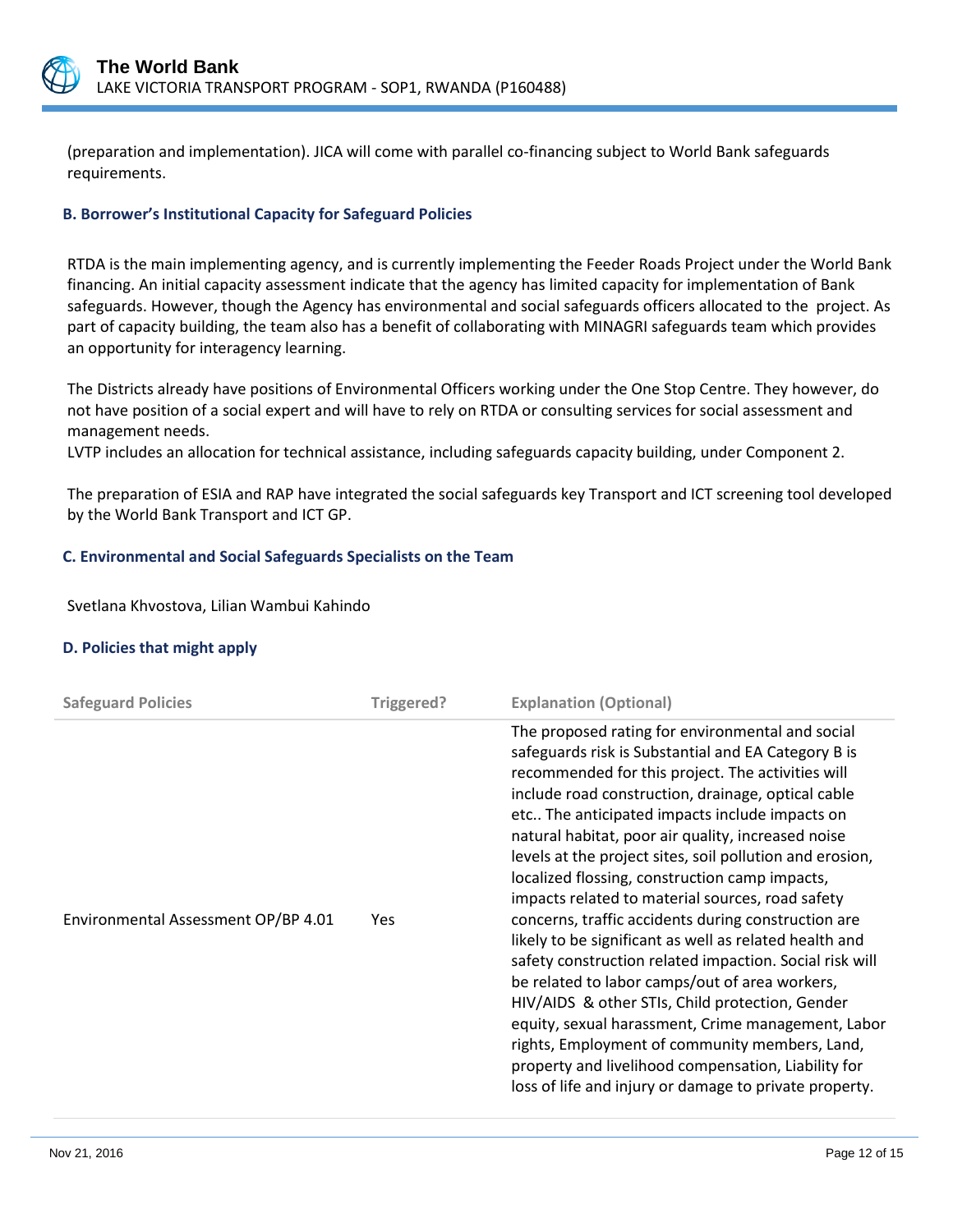

|                                                   |     | The project will mitigate these risks by (i) ensuring<br>that all safeguards instruments i.e. the Environment                                                                                                                                                                                                                                                                                                                                                                                                                                                                                                                                                          |
|---------------------------------------------------|-----|------------------------------------------------------------------------------------------------------------------------------------------------------------------------------------------------------------------------------------------------------------------------------------------------------------------------------------------------------------------------------------------------------------------------------------------------------------------------------------------------------------------------------------------------------------------------------------------------------------------------------------------------------------------------|
|                                                   |     | and Social Impact Assessment and the Resettlement<br>Action Plan, are prepared and disclosed and (iii)<br>providing support to the districts through the RTDA<br>team to manage, supervise and implement the<br>safeguards instruments.                                                                                                                                                                                                                                                                                                                                                                                                                                |
| Natural Habitats OP/BP 4.04                       | Yes | The policy on Natural Habitats may be relevant to the<br>project, as the road crosses two wetlands which may<br>require specific design and/or mitigation measures.<br>The exact scope of the project interventions, and<br>environmental risks relevant to the project will be<br>confirmed during preparation stage. Mitigation<br>measures will be incorporated into the ESMP to avoid<br>encroachment, degradation and or long term<br>nuisances on these natural habitats.                                                                                                                                                                                        |
| Forests OP/BP 4.36                                | No  |                                                                                                                                                                                                                                                                                                                                                                                                                                                                                                                                                                                                                                                                        |
| Pest Management OP 4.09                           | No  |                                                                                                                                                                                                                                                                                                                                                                                                                                                                                                                                                                                                                                                                        |
| Physical Cultural Resources OP/BP 4.11            | Yes | There are no known physical cultural resources<br>identified in the vicinity of proposed project sites,<br>however, a chance finds is possible during<br>construction. As a mitigation measure, a chance find<br>procedure shall be incorporated into the project<br>Environment and Social Impact Assessment.                                                                                                                                                                                                                                                                                                                                                         |
| Indigenous Peoples OP/BP 4.10                     | No  |                                                                                                                                                                                                                                                                                                                                                                                                                                                                                                                                                                                                                                                                        |
| Involuntary Resettlement OP/BP 4.12               | Yes | The anticipated impacts include land-take and<br>involuntary resettlement along the project location.<br>Based on preliminary studies, around 320 household<br>will be physically relocated and 29 households will be<br>economically affected The estimated total number of<br>affected persons will be 1,700. A RAP will be<br>prepared that addresses all the resettlement issues<br>as per the Bank requirements. For Lot 1 which is<br>financed by JICA the policy will apply in the<br>preparation and implementation of the RAP. JICA<br>safeguards policies refer to the World Bank<br>safeguards policies, thus World Bank Safeguards<br>Policies will apply. |
| Safety of Dams OP/BP 4.37                         | No  |                                                                                                                                                                                                                                                                                                                                                                                                                                                                                                                                                                                                                                                                        |
| Projects on International Waterways<br>OP/BP 7.50 | No  |                                                                                                                                                                                                                                                                                                                                                                                                                                                                                                                                                                                                                                                                        |
| Projects in Disputed Areas OP/BP 7.60             | No  |                                                                                                                                                                                                                                                                                                                                                                                                                                                                                                                                                                                                                                                                        |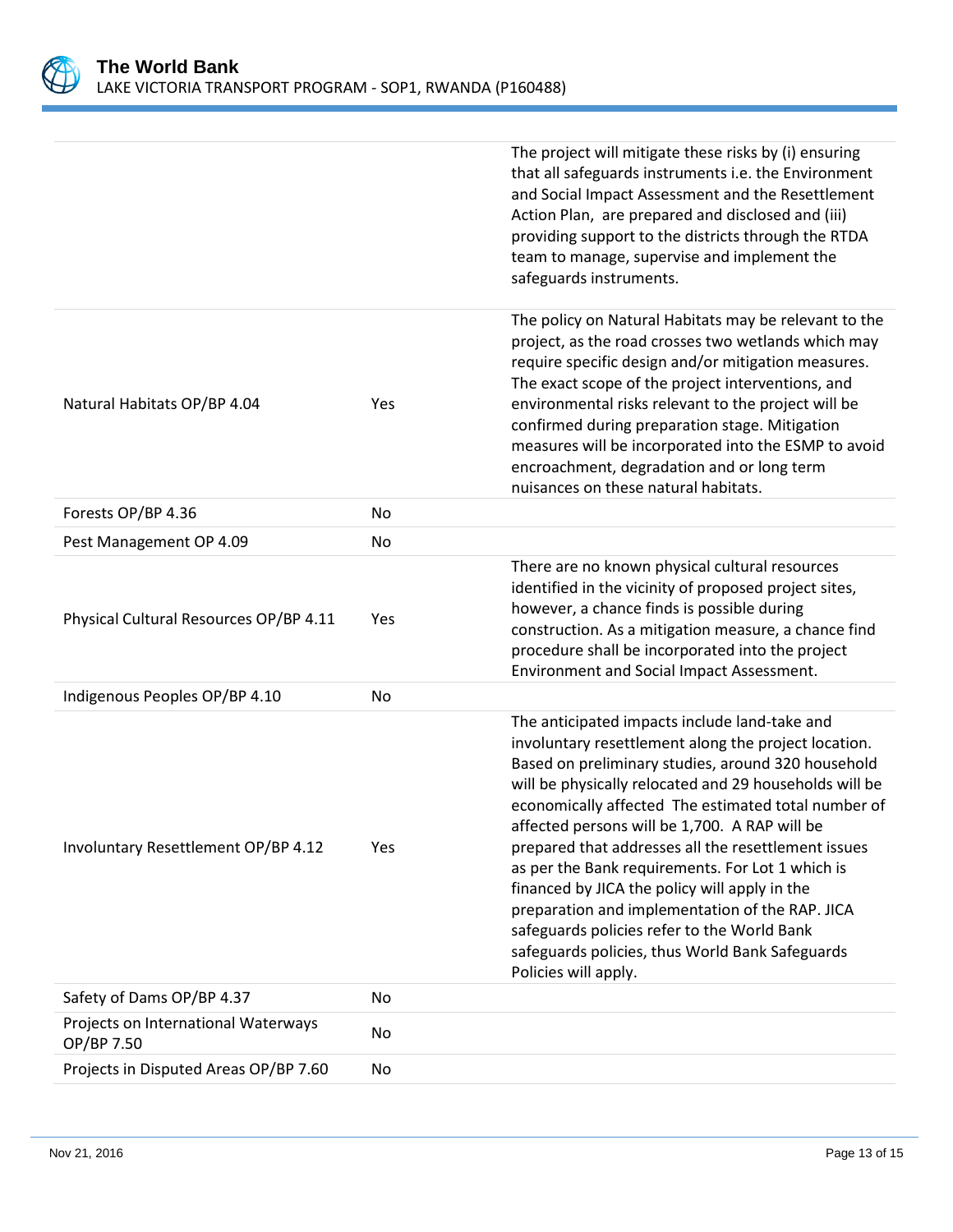

## **E. Safeguard Preparation Plan**

Tentative target date for preparing the Appraisal Stage PID/ISDS

#### Nov 30, 2016

Time frame for launching and completing the safeguard-related studies that may be needed. The specific studies and their timing should be specified in the Appraisal Stage PID/ISDS

#### July - September 2016

## **CONTACT POINT**

#### **World Bank**

Muhammad Zulfiqar Ahmed, Emmanuel Taban, Richard Martin Humphreys Senior Transport Engineer

#### **Borrower/Client/Recipient**

Ministry of Finance and Economic Planning, Republic of Rwanda Caleb Rwamuganza Permanent Secretary and Secretary to the Treasury caleb.rwamuganza@minecofin.gov.rw

#### **Implementing Agencies**

Ministry of Infrastructure Christian Rwakunda Permanent Secretary christian.rwakunda@mininfra.gov.rw

Rwanda Transport Development Authority (RTDA) Guy Kalisa Director General guy.kalisa@rtda.gov.rw

## **FOR MORE INFORMATION CONTACT**

The InfoShop The World Bank 1818 H Street, NW